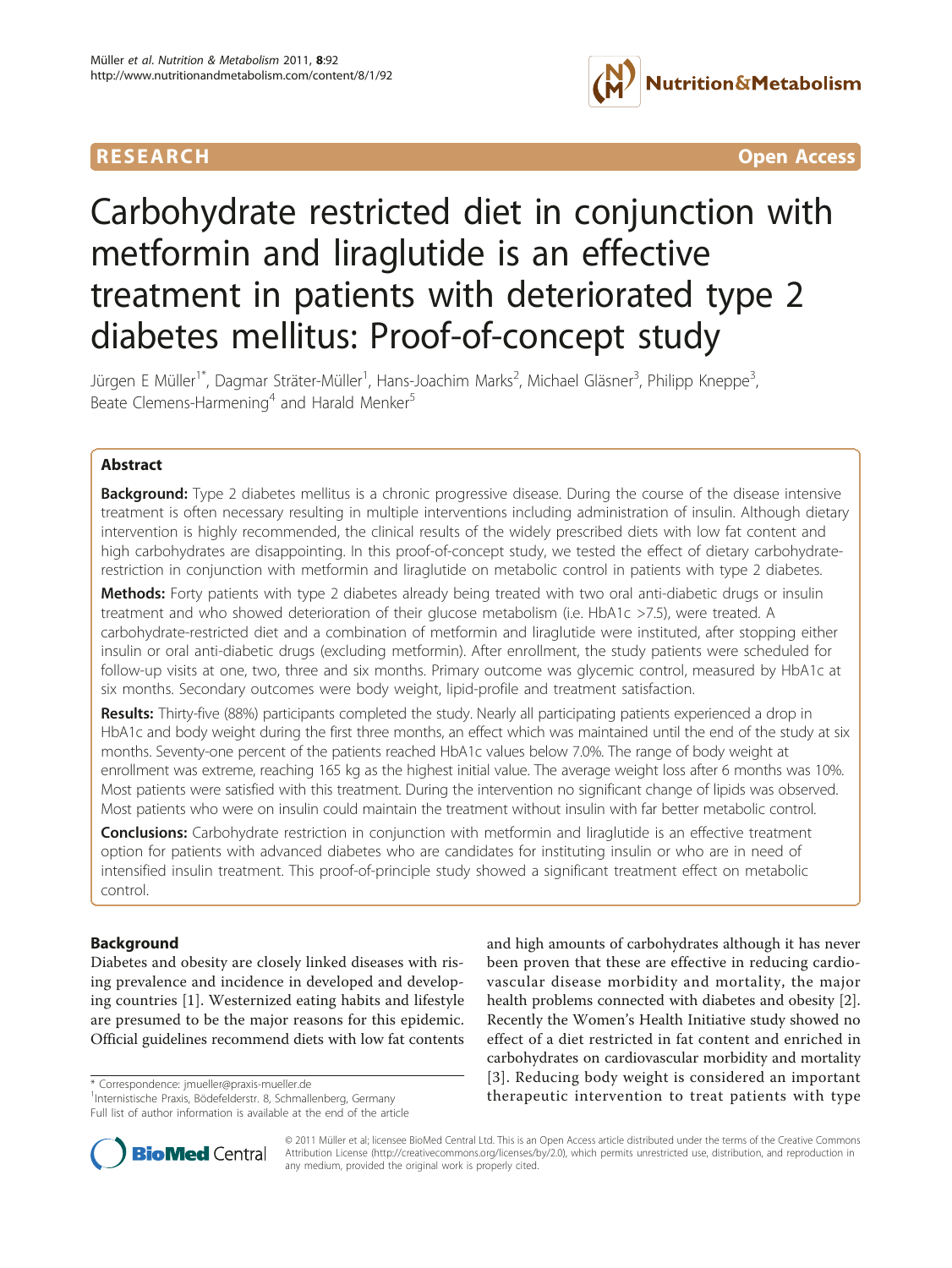2 diabetes and is a major challenge in ambulatory settings. Most intervention trials have failed to demonstrate a long lasting effect. Putting patients on insulin will often cause an increase in body weight resulting in the need for further insulin to be injected. Although many patients are on high insulin doses, metabolic results are often poor with high HbA1c values. The standard low fat-high carbohydrate intervention has been challenged as proper interventions in obese patients and avoiding "fattening" carbohydrates is recommended as a strong alternative therapeutic option.

Historically, there has been a scientific tradition favoring dietary carbohydrate-restriction in obese patients in Europe before the Second World War [[4](#page-7-0)] and in the Fifties in the USA [\[5](#page-7-0)]. The recently published A to Z trial showed that the most beneficial effect in weight reduction was in those patients treated with a carbohydrate-restricted diet in comparison with three other dietary interventions, lower in fat and higher in carbohydrates [[6](#page-7-0)]. There may be individual differences, some patients doing better on a carbohydrate-restricted diet to reduce weight while others do better on a fat-restricted diet. A possible explanation might be a different insulin response after a glucose challenge, i.e. a high response reflecting insulin resistance [\[7](#page-7-0)], in those patients that did better on a carbohydraterestricted diet.

In addition, diets that are rich in carbohydrates will result in an unfavorable cardiovascular risk profile resulting in raised triglycerides and lowered HDL and increased small dense LDL [\[8\]](#page-7-0). Glycemic index of carbohydrates is a strong determinant of HDL-cholesterol concentration in plasma [\[9\]](#page-7-0). In context of carbohydrate-restriction, dietary saturated fat has also been shown to exhibit a beneficial effect on plasma lipids [\[10](#page-7-0)]. These latter conditions are neglected in official recommendations. A recent review of the scientific evidence of dietary carbohydrate-restriction in type 2 diabetes challenged the official recommendation of low fat diets [[11\]](#page-7-0). The beneficial effect of a low-carbohydrate, ketogenic diet versus a low-glycemic index caloric restricted diet improved metabolic control in patients with type 2 diabetes and also resulted in greater weight loss and reduction or complete cessation of anti-diabetic medications [[12](#page-8-0)]. A two year randomized trial comparing low carbohydrate diet versus low fat diet in obese patients did also show a more favorable lipid profile in those patients randomized to the low carbohydrate diet treatment [\[13\]](#page-8-0).

The recently introduced GLP-1 analogues have expanded our possible therapeutic options for type 2 diabetes. It has been shown that these analogues, e.g. exenatide and liraglutide, are effective in reducing metabolic outcomes used alone or in combination with oral drugs. It was also shown that liraglutide was as effective as glargine insulin in reducing HbA1c [\[14\]](#page-8-0). Bypassing glucose- dependent endogenous insulin stimulation, thus avoiding hypoglycemia, is an important effect of this new class of drugs. In addition to stimulation of insulin release, one major effect of all GLP-1 analogues is the induction of satiety by delaying gastric output. This will facilitate weight reduction, which has been shown for obese non diabetic patients in an intervention trial [\[15\]](#page-8-0).

# Methods

#### Study-design

This study was a 24 weeks multi-center intervention trial, designed as proof-of-concept study without control group. Five medical offices specializing in diabetes care participated in this study after training in the concept of carbohydrate restricted diets and introduction to the educational material to be given to patients. The trial was conducted between 1 September 2010 and 31 July 2011. This trial was conducted in accordance with International Conference on Harmonization guidelines and the Declaration of Helsinki and Good Clinical Practice guidelines [[16](#page-8-0)].

### Participants

Forty ambulatory patients with type 2 diabetes showing unsatisfactory metabolic control of their glucose metabolism, who were either already on two antidiabetic drugs and were scheduled to switch to insulin treatment or who were already on insulin treatment, but were scheduled for intensification of therapy, were included in this study. The inclusion of patients was up to the choice of the participating medical offices. Inclusion criteria were confirmed type 2 diabetes mellitus, HbA1c >7.5% and BMI above 30  $kg/m^2$ . Exclusion citeria were significant co-morbid diseases such as kidney disease with glomeruco-morbid diseases such as kidney disease with glomerular filtration rate below 60 ml or liver disease (AST or ALT twice above the upper normal range). There were no incentives paid to the patients.

#### Intervention

The patients were introduced to this treatment option and gave informed written consent. After being selected, basic anthropometric measures, i.e. body weight, height and age, were recorded. Basic anamnestic questions regarding duration of diabetes and cardiovascular diseases were asked. Routine laboratory values were taken at study entry. Participants were taught about the principles of carbohydrate restriction diets, received an educational booklet and were trained to inject liraglutide. During the first 2 months patients were counseled to adhere to this diet, which contained less than 20 grams of carbohydrates per day but was unrestricted with respect to calories. After 8 weeks patients were allowed to add small amounts of carbohydrates for breakfast. The starting dose of liraglutide was 0.6 mg/day with adjustment to 1.2 mg after one week until the first control visit four weeks later. Further adjustments were the decision of the participating physician.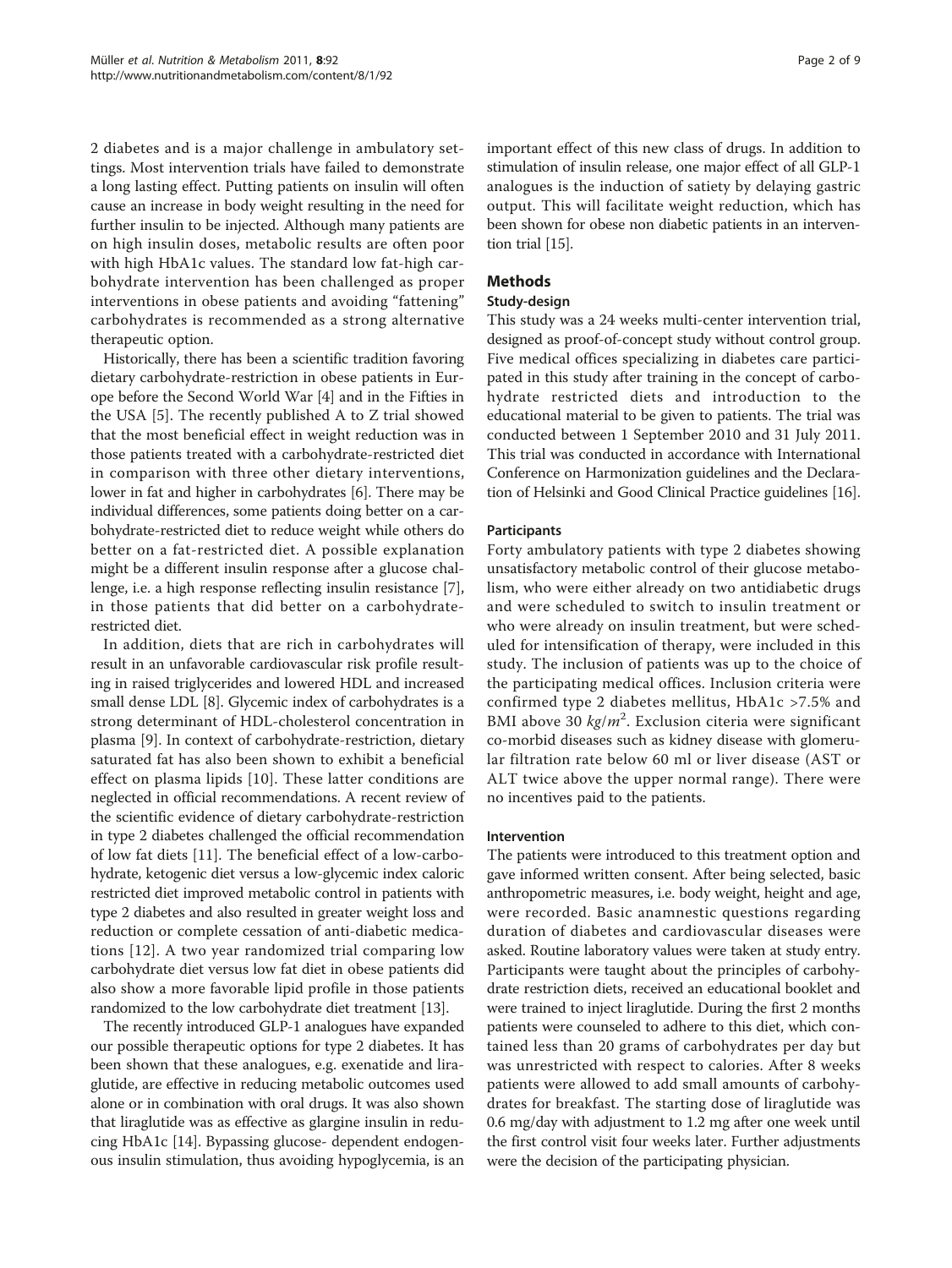Patients were invited to return to the study center for follow-up visits after 1, 2, 3 and 6 months. At all follow up visits laboratory control values including blood glucose, HbA1c, lipids and creatine were measured. Body weight was estimated to the nearest kg. At each visit a physician reviewed the blood glucose values and discussed adjustment of medications.

#### Participants Satisfaction with the treatment

During the follow up visits and at the end of the 6-month intervention period, participants could comment on treatment satisfaction in a questionnaire using a 7-point Likert scale. Questions addressed the overall satisfaction with the treatment, weight loss, blood glucose values, the avoidance of carbohydrates and the issue of staying on a low-carb diet. The issue of importance to avoid insulin treatment and avoiding carbohydrates for breakfast, lunch and dinner was evaluated on a 5-point scale separately. The scales were coded  $1 =$  strongly disagree going up to  $7 =$  completely agree for the  $7$  point scale and  $1 = not$  important at all to  $5 = \text{very important}$  for the  $5$  point scale.

#### Statistical analysis

All data were collected anonymously in a data base in the coordinating study center using Epi Info version 3.5.3 for data management<http://www.cdc.gov/epiinfo>. All statistical analyses were done using SAS 9.0 (SAS Institute Inc, Cary, North Carolina) or R software version 2.92 (R Foundation for Statistical computing,<http://www.r-project.org>. Analysis of continuous outcome data was done taking repeated measurements into account by using multilevel modeling. Because of unequal intervals between follow up visits, time was additionally used as categorical variable. In addition, analysis of continuous outcome data were done by imputing missing values under the assumption of last observations carried forward (LOCF). P-values <0.05 were considered to be significant. Additionally primary outcome was analyzed using a paired t-test or Wilcoxon test as appropriate comparing baseline value and 24-weeks value in complete cases.

#### Role of funding source

The study was not funded by external sources. No potential conflicts of interest relevant to this article are reported.

### Results

#### **Participants**

40 patients were initially found eligible for study and agreed to participate. There were 5 drop-outs: One patient did not come to the first follow up visit for unknown reasons and could not be contacted, two people were not able to stay on the diet and two people had to switch back to insulin because of deterioration of blood glucose, leaving 35 patients to be included in the study. 24 patients of the initial cohort were on oral anti-diabetic medication and 16 patients were on insulin. The baseline characteristics of the entire group are shown in Table [1.](#page-3-0) In Table [1](#page-3-0), patients are divided into those on oral drugs or on insulin. There was no difference in age between the two groups. Twenty-three patients were male and 17, female. As expected, duration of diabetes was different between these two groups. The mean duration was 10.3 years in the insulin-treated group and 5.7 years in the group treated with oral anti-diabetic medication.

### **Outcomes**

#### Hemoglobin A1c

The average baseline HbA1c was 9.0% for the entire group. The insulin treated group showed a HbAc1 of 8.5%, lower than the HbA1c value for the oral medication-treated patients whose mean HbA1c was 9.5% (Table [1](#page-3-0)).

As shown in Figure [1,](#page-3-0) there was a drop of mean HbA1c from baseline value of 9.0% to 6.7% at 24 weeks for the group as a whole  $(9.0\% \pm 1.2 \text{ to } 6.7 \pm 0.8\%, \text{ p} <$ 0.0001, within group change). The individual time course of HbA1c values during the study showed a consistent fall in all but two study participants (Figure [2](#page-4-0)). The initial HbA1c for insulin treated patients dropped from 8.5%  $\pm$  0.8% to 6.7  $\pm$  0.7%, p < 0.0001 at 24 weeks and from 9.5% ± 1.3% to 6.7 ± 0.9%, p < 0.0001 for patients on oral drugs (Table [2](#page-4-0)). The average decline in HbA1c was nearly superimposable at 2, 3 and 6 months (Figure [3](#page-5-0)). The absolute drop of HbA1c was greater for patients who had been on oral drugs in comparison to the group who had been on insulin, 2.8% versus 1.8%. In a multilevel model describing HbA1c as dependent variable, the predictor time was highly significant at all time points ( $p < 0.0001$ ), using time as categorical variable (drop of HbA1c at: Visit  $4 = -2.3308$ , Visit  $3 =$  $-2.3583$ , Visit 2 =  $-2.0816$ , Visit 1 =  $-1.2916$ ) or as continuous variable (drop of HbA1c per time unit = -0.5964). The model with best fit to the data was derived using a random intercept and random slope model. The addition of gender to the model showed no significant effect, but adding insulin resulted in a marginally significant interaction term time\*insulin -0.2255  $(p = 0.047)$ .

### Body weight

The mean initial body weight was 116.1 kg with a wide range going up to 165 kg. During the time course of the intervention the mean body weight at 24 weeks dropped significantly to  $101.3 \pm 17.8$  kg, p < 0.0001. The drop in body weight in patients who had been on insulin before was greater in comparison with the patient who had been on oral drugs, 115.6 ± 22.0 kg to 94.7.0 ± 17.5 kg versus 116.4 ± 19.5 to 105.3 ± 17.1 kg.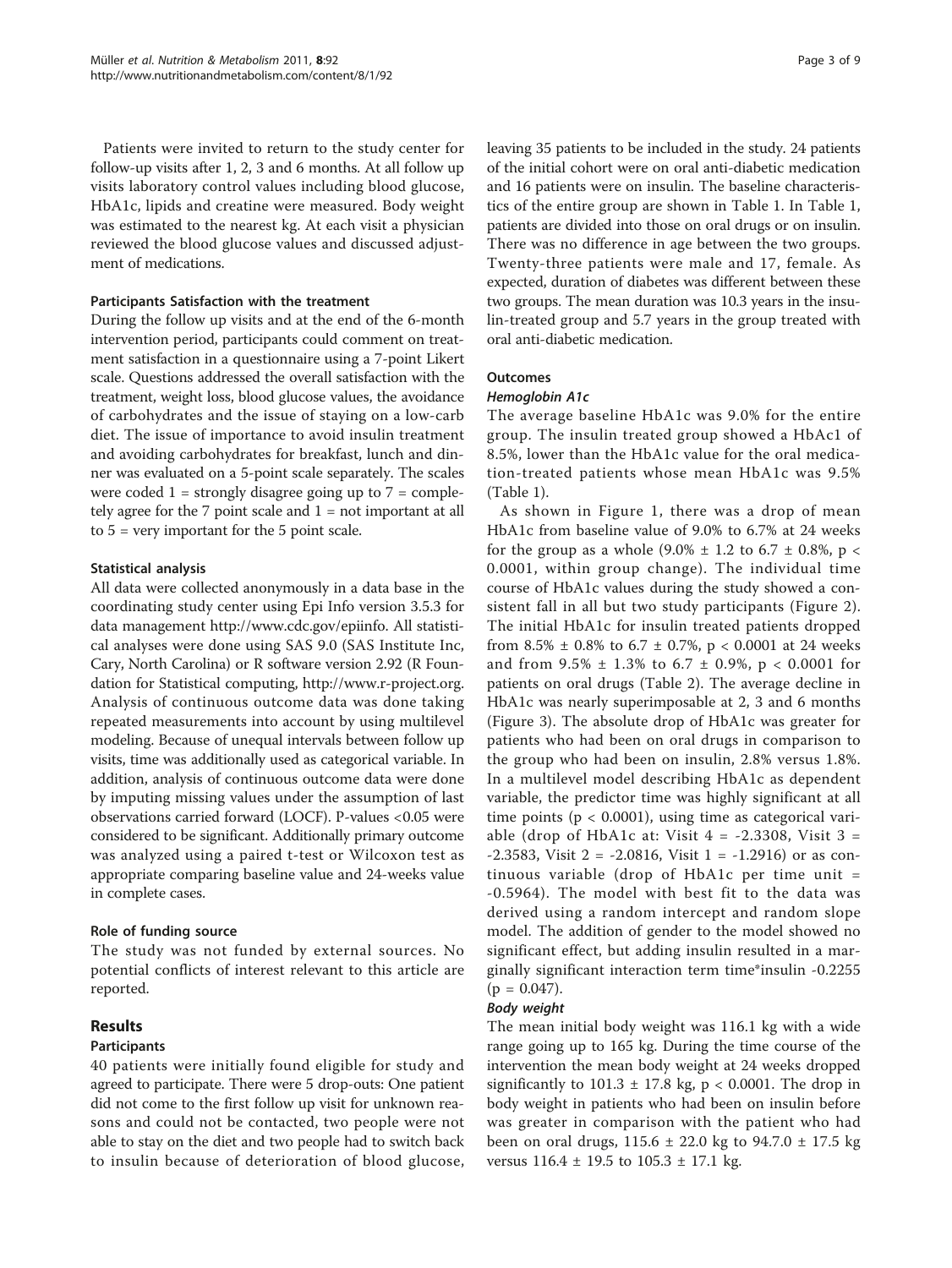<span id="page-3-0"></span>Table 1 Baseline characteristics of participants

|                   | Whole | Group $n = 40$ | Insulin | Group $n = 16$ | OAD + | Group $n = 24$ |
|-------------------|-------|----------------|---------|----------------|-------|----------------|
|                   | Mean  | SD             | Mean    | SD             | Mean  | SD             |
| HbA1c             | 9.0   | 1.2            | 8.5     | 0.8            | 9.5   | 1.3            |
| Body weight, kg   | 116.1 | 20.2           | 115.6   | 22.0           | 116.4 | 19.5           |
| Age years         | 57.1  | 9.6            | 56.8    | 9.7            | 57.4  | 9.8            |
| Diabetes Duration | 7.5   | 6.1            | 10.3    | 7.8            | 5.7   | 3.9            |
| Cholesterol       | 209.1 | 44.8           | 210.0   | 46.0           | 208.5 | 45.1           |
| Triglycerides     | 254.7 | 123.5          | 263.4   | 118.7          | 248.9 | 129.2          |
| HDL-cholesterol   | 49.5  | 18.5           | 47.1    | 11.6           | 51.1  | 22.1           |
| LDL-cholesterol   | 119.0 | 35.9           | 119.6   | 38.9           | 118.4 | 40.1           |

†OAD: Oral Antidiabetic Drug

### Lipid parameters

During the time course of the intervention there were no significant changes in any of the lipid parameters analyzed (Table [2\)](#page-4-0). In particular, there was no increase in LDL-cholesterol. After splitting the patient group according to pretreatment, there were also no significant differences in any lipid parameters in the two groups (Table [3](#page-5-0)). The individual time course of triglycerides during the study as shown in Figure [4](#page-6-0) exhibited a consistent decline. Three

patients showed an increase of their triglycerides between the 3rd and 4th follow up visit.

# Treatment satisfaction

The majority of patients accepted the new treatment option as shown in Table [4](#page-6-0). Allmost all patients indicated strong treatment satisfaction on the Likert scale with respect to blood glucose values and body weight. Restriction of carbohydrates in conjunction with liraglutide and metformin treatment, offering thereby the option to avoid

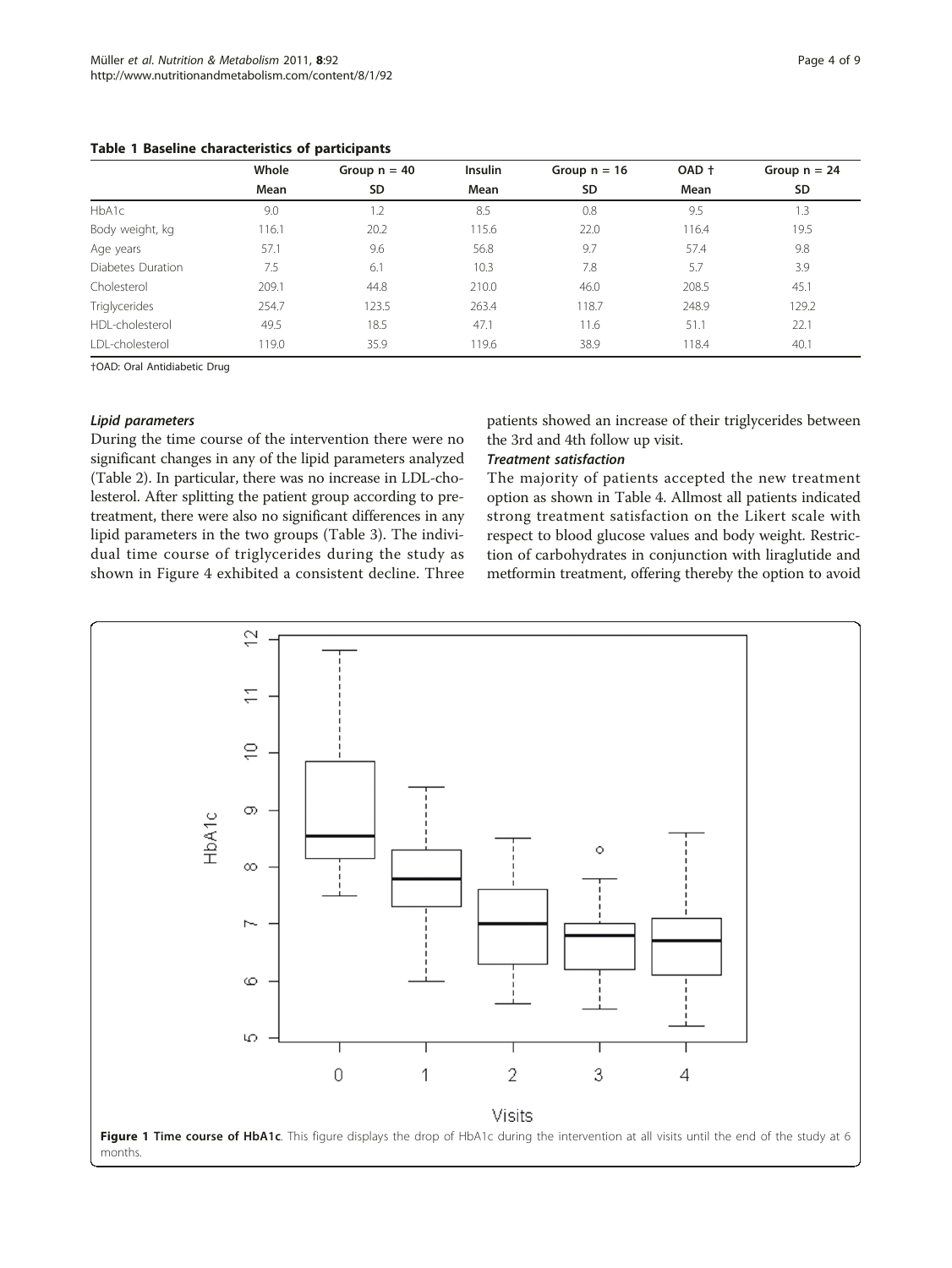<span id="page-4-0"></span>

insulin, was very well accepted by the majority of the patients.

### Medication changes

According to the study protocol, all patients were on two oral anti-diabetic drugs or on insulin at baseline. Table [5](#page-7-0) shows the changes in medications for those patients who were taking insulin at baseline. 13 patients out of 14 insulin-treated patients who completed the study were able to stop insulin, including those who had been on large doses of insulin; one patient had been injecting 300 insulin units per day.

# **Discussion**

HbA1c, which reflects cumulative metabolic control during the previous three months, is considered to be the most important predictor for microvascular outcomes. This was shown for type 1 diabetes as well as for type 2 diabetes [[17,18\]](#page-8-0). The impact of metabolic control of blood glucose on macrovascular outcomes is a matter of debate. The results of the recent published ACCORD Trial showed no benefit with respect to mortality for patients with type 2 diabetes with a traget of HbA1c below 6 [[19](#page-8-0)]. Because patients with type 2 diabetes

# Table 2 Effect of treatment program on glycemic control, body weight and plasma lipids

|                 | Week 0<br>Mean $\pm$ SD | Week 4<br>Mean $\pm$ SD | Week 8<br>Mean $\pm$ SD | Week 12<br>Mean $\pm$ SD | Week 24<br>Mean $\pm$ SD   |
|-----------------|-------------------------|-------------------------|-------------------------|--------------------------|----------------------------|
| HbA1c           | $9.0 + 1.2$             | $7.8 + 0.8$             | $6.9 + 0.8$             | $6.6 + 0.7$              | $6.7 \pm 0.8 \pm 0.8$      |
| Weight          | $116.1 + 20.2$          | $109.9 + 18.2$          | $108.9 + 19.0$          | $104.6 + 17.2$           | $101.3 \pm 17.8 \pm 10.00$ |
| Cholesterol     | $209.1 + 44.8$          | $197.6 + 41.3$          | $195.7 + 39.0$          | $197.6 + 35.0$           | $193.0 \pm 32.7 \pm 1$     |
| Triglycerides   | $254.7 + 123.5$         | $206.3 + 77.5$          | $194.5 + 60.5$          | $198.3 + 63.5$           | $198.8 \pm 92.6 \pm 1$     |
| HDL-cholesterol | $49.5 + 18.5$           | $46.9 + 17.1$           | $49.7 + 17.3$           | $51.9 + 16.9$            | $54.0 \pm 17.6 \pm 1$      |
| LDL-cholesterol | $119.0 + 38.9$          | $108.9 + 32.2$          | $110.8 \pm 31.9$        | $107.6 \pm 31.6$         | $101.1 \pm 29.3 \pm 1$     |

†p < 0.0001 versus baseline

‡p >0.05 versus baseline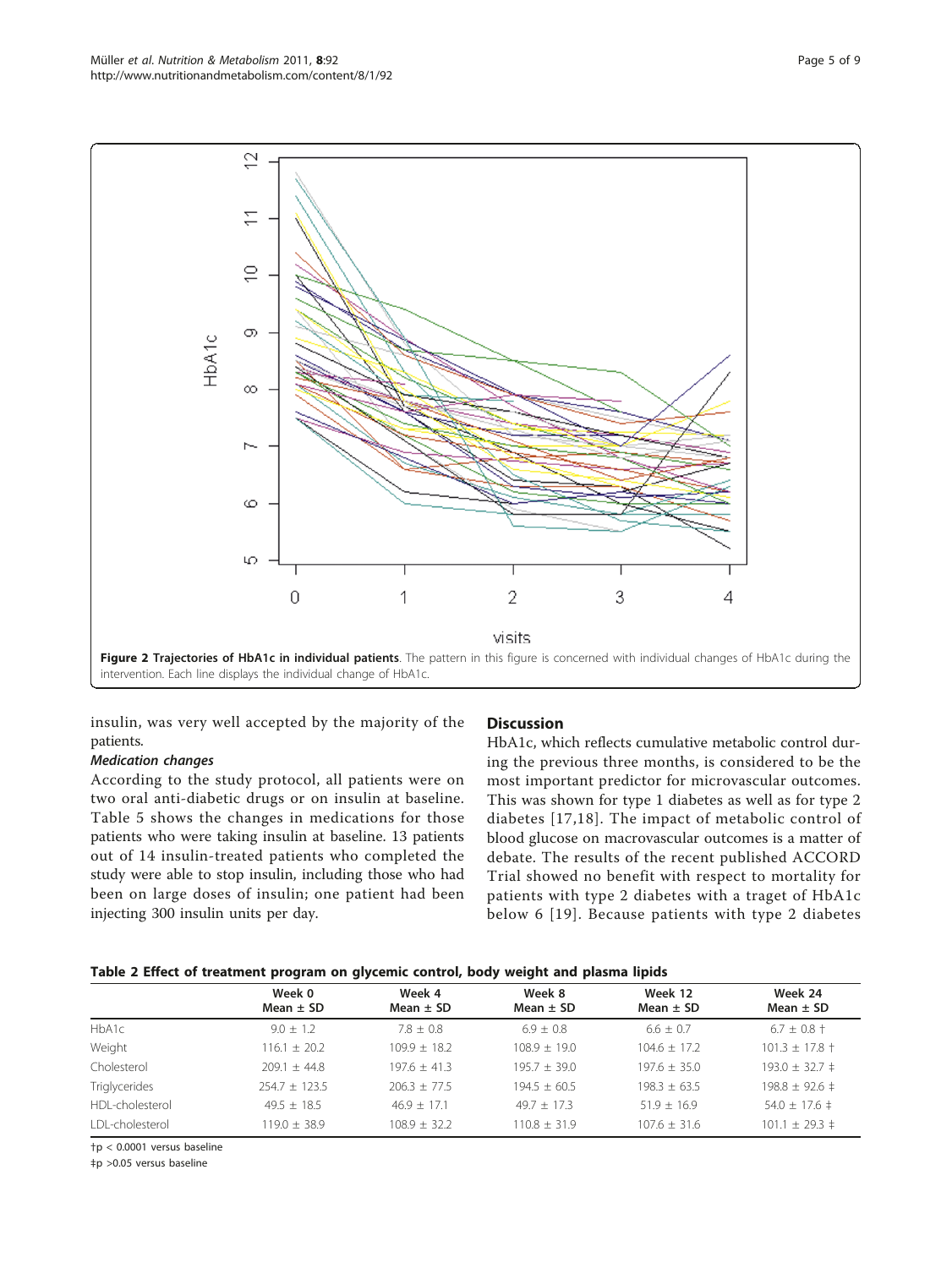<span id="page-5-0"></span>

exhibit high risk for cardiovascular outcomes, it is important to reach metabolic control with few side effects and low risk of hypoglycemia. People on anti-diabetic drugs will often gain body weight, further increasing risk for cardiovasuclar disease. This is especially true of insulin. In our study, using a combined approach of low-carbohydrate diet in combination with metformin and the novel substance liraglutide patients were able to achieve metabolic control; seventy-one percent of patients attained a HbA1c below 7.0%. In absolute terms, there was a drop in mean HbA1c from 9.0% to 6.7%. This is far greater than that attained by other treatment options. Most antidiabetic oral drug treatment options will reduce HbA1c by about 1% [\[20](#page-8-0)]. Although insulin is claimed to have the strongest effect on metabolic control, results even with large amounts are often disappointing. The patients in this study, who were already on insulin - some patients injecting more than 150 U/day - were able to stop insulin while maintaining a level of metabolic control comparable to that in the group without insulin pretreatment. This is quite remarkable because, according to base line data, the duration time of diabetes in the insulin pretreated group was more than 10 years. Additionally, they were able to lose weight: initial results at three months were maintaining until the end of the study. The negative

effect on cardiovascular risk factors such as cholesterol that is frequently claimed as a risk of low-carbohydrates was not found in this study. There was no significant change in cholesterol, HDL-cholesterol and LDL-cholesterol during the course of the study.

HbA1c declined in the first 4 weeks by 13% whereas body weight declined only by 5%. At week 8, HbA1c had already reached its final reduction of 23% comparable to 26% at week 24. By comparison, body weight declined 6% at week 8 and had reached 13% at week 24. Because HbA1c is the average of glucose concentrations during the previous 3 months, the large drop within the first 4 weeks is not seen in this slowly reacting parameter and reflects an abrupt improvement and normalization of glucose concentrations. This largely weight- independent improvement in metabolic control is in line with previous work showing that weight change and glycemic control are not serially linked [\[12,21](#page-8-0)].

Patients were very satisfied with this treatment option. They were able to understand the detrimental effect on their metabolism of carbohydrates with high glycemic index and to make reasonable food choices in the future. All patients were willing to continue with this treatment option and did not have the feeling of being on a diet. Most of the patients had had diabetes for quite a long

|                      | Whole | Group $n = 40$ | <b>Insulin</b> | Group $n = 16$ | OAD + | Group $n = 24$ |
|----------------------|-------|----------------|----------------|----------------|-------|----------------|
|                      | Mean  | Std            | Mean           | Std            | Mean  | Std            |
| HbA1c                | 6.7   | 0.8            | 6.7            | 0.7            | 6.7   | 0.9            |
| Body weight, kg      | 101.3 | 17.8           | 94.7           | 17.5           | 105.3 | 17.1           |
| Cholesterol          | 193.0 | 32.7           | 183.4          | 28.4           | 197.4 | 34.2           |
| <b>Triglycerides</b> | 198.8 | 99.6           | 177.0          | 57.0           | 208.7 | 104.5          |
| HDL-cholesterol      | 54.0  | 17.6           | 56.3           | 10.8           | 53.0  | 20.1           |
| I DI-cholesterol     | 101.8 | 29.3           | 96.2           | 24.4           | 104.6 | 31.7           |
|                      |       |                |                |                |       |                |

Table 3 Results at 24 weeks split by pretreatment

†OAD: Oral Antidiabetic Drug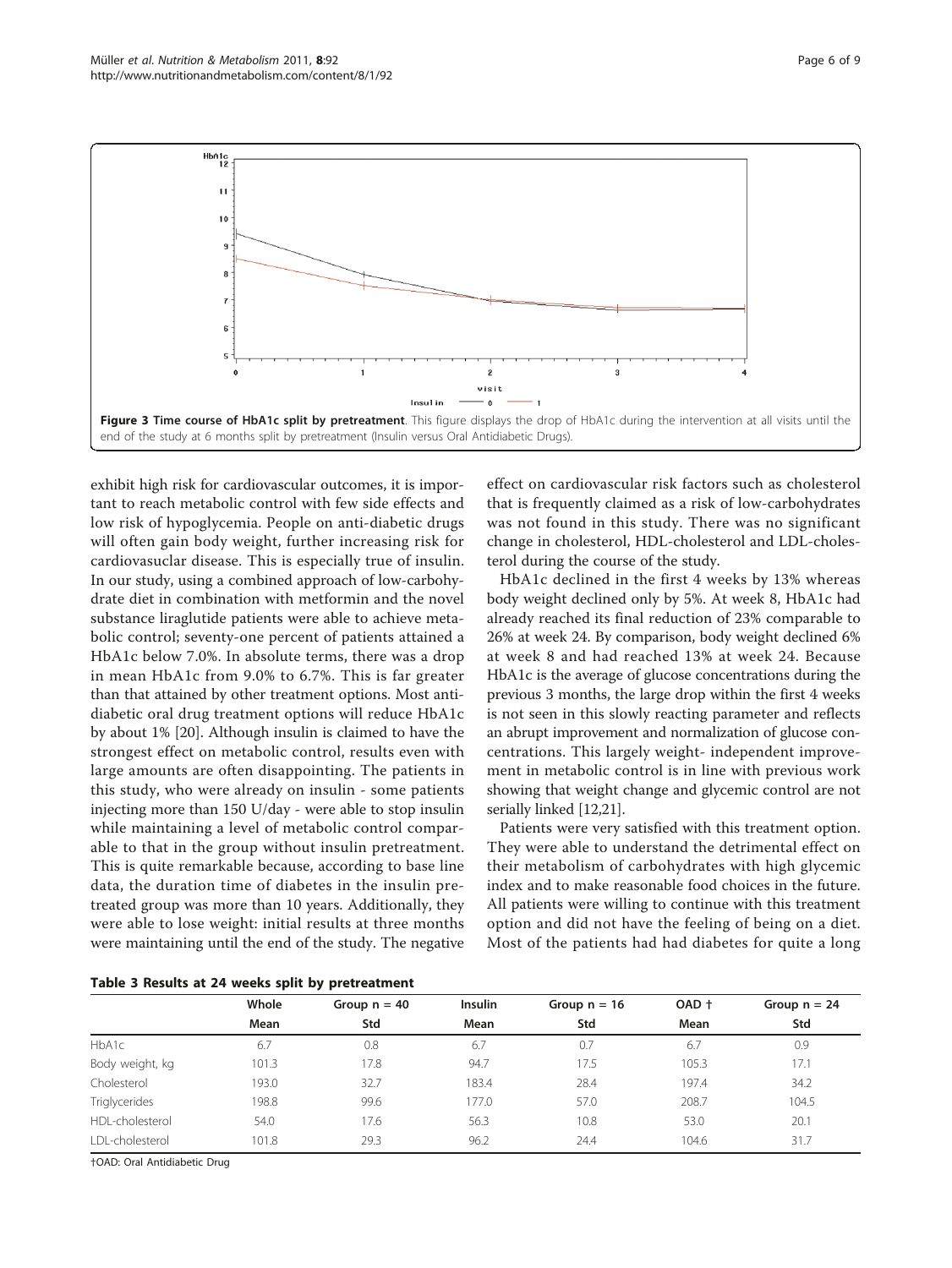<span id="page-6-0"></span>

time and were relieved to get off insulin and have the chance to lose weight.

Limitations of our study include the absence of a control group, patients either treated conventionally with intensified insulin treatment or with carbohydrate-restricted diet or metformin or liraglutide alone. Due to limited time, logistic and funding resource, this study design was not possible. Drop-out rate was quite low, but was not zero. This may give rise to the possibility of bias in favor of treatment effects. In addition, no food frequency

#### Table 4 Treatment satisfaction

|                                      | Score    |            |                |                |                 |    |     |
|--------------------------------------|----------|------------|----------------|----------------|-----------------|----|-----|
|                                      |          |            |                |                | $1 + 2$ 3 4 5 6 |    | 7‡  |
| Treatment satisfaction overall       |          |            |                |                | 5               | 10 | 25  |
| Satisfaction with weight             | 0        | ∩          |                |                | 046             | 15 | -18 |
| Satisfaction with blood glucose      |          | $\bigcirc$ |                | $1 \t2 \t8$    |                 | 13 | 19  |
| Avoidance of carbohydrates           |          |            |                | 29             | 10              | 15 | - 5 |
| Maintaining new therapy              | 0        | ∩          | $\overline{0}$ | $\overline{4}$ | $\overline{7}$  |    | -18 |
| Permanent reduction of carbohydrates | $\Omega$ | $0\quad 0$ |                |                | 2 7 15          |    | -16 |

†1 = strongly disagree

‡7 = completely agree

questionnaires were taken during the time course of the study. We are not sure that two patients who showed an upward trend of their HbA1c at 6 months really followed the principle of the diet (Figure [2\)](#page-4-0). Our study was performed in an outpatient setting in the world of private praxis. For logistic reasons laboratory measurements could not be done centrally. Each office had its method for running the analysis. With respect to HbA1c the current international standard will make measurements between offices comparable. Beyond the proof-of-principle, which showed a remarkable treatment effect, this study is able to do power calculation for further randomized trials comparing this novel method with standard treatment.

The beneficial effect of low-carbohydrate diets on glucose metabolism in patients with type 2 diabetes will enable reduction in medication. This applies as well to anti-hypertensive drugs, which were also often reduced. Especially noteworthy is this treatment option for patients with short duration of diabetes. Even patients with newly diagnosed diabetes type 2 showing HbA1c values around 9% can be treated with low-carb diets alone or in conjunction with metformin. In our study most patients had a long lasting disease and had been treated for several years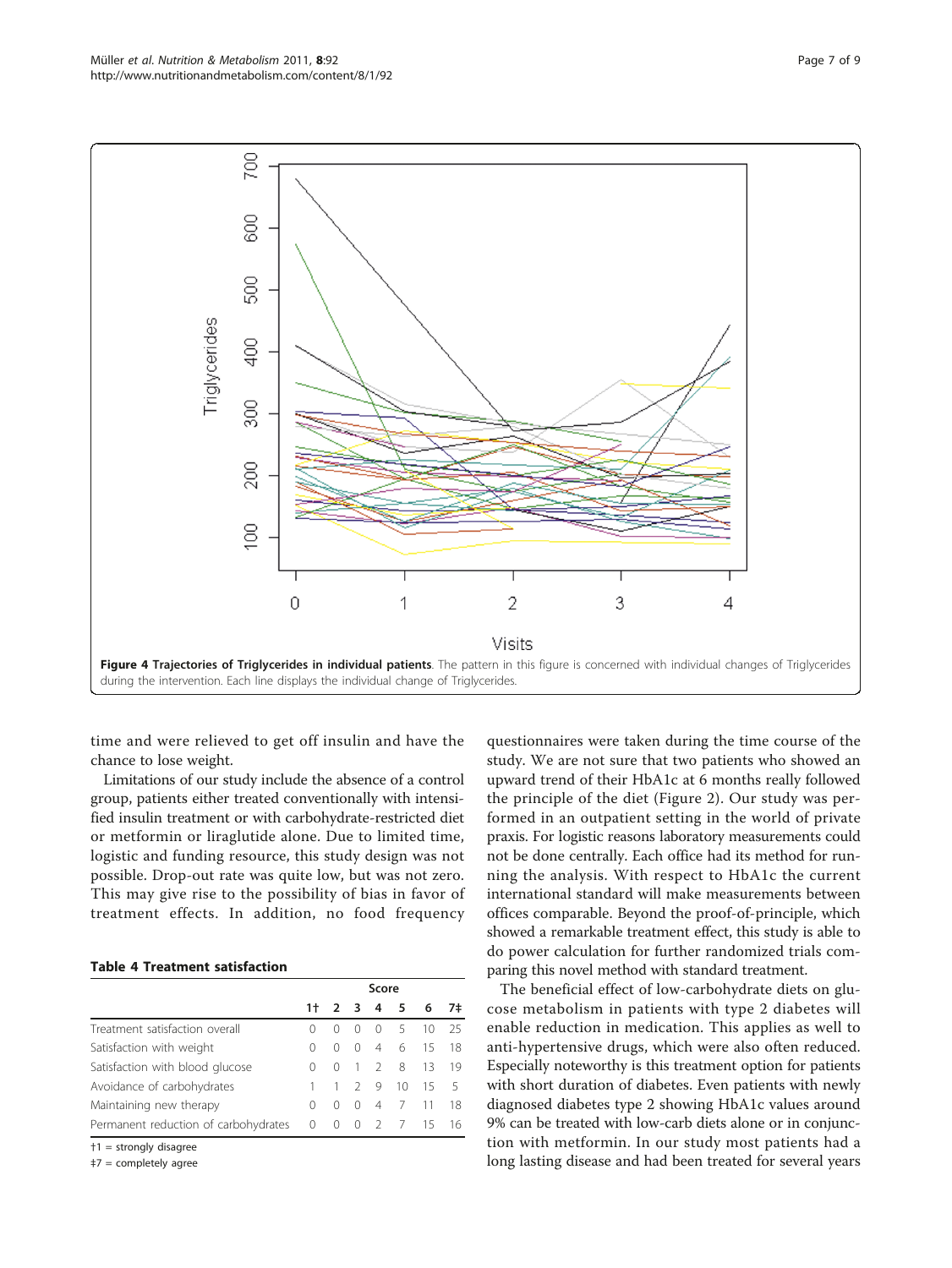| Participants   | <b>Medication at baseline</b>                    | <b>Medication at 24 weeks</b>       |
|----------------|--------------------------------------------------|-------------------------------------|
|                | metformin 2 g, glimepirid 3 mg, insulin 28 units | metformin 2 g, liraglutide 1.2 mg   |
| 2              | metformin 2 g, glimepirid 3 mg, insulin 28 units | metformin 2 g, liraglutide 1.8 mg   |
| 3              | metformin 0.85 g, insulin 140 units              | metformin 1.7 g, liraglutide 1.2 mg |
| $\overline{4}$ | metformin 1,7 g, insulin 60 units                | metformin 1.7 g, liraglutide 1.2 mg |
| 5              | metformin 1 g, insulin 100 units                 | metformin 1 g, liraglutide 0.6 mg   |
| 6              | metformin 2 g, insulin 100 units                 | metformin 2 g, liraglutide 1.2 mg   |
| 7              | metformin 2 g, insulin 40 units                  | metformin 2 g, liraglutide 1.2 mg   |
| 8              | metformin 2 g, insulin 300 units                 | metformin 2 g, liraglutide 1.2 mg   |
| 9              | metformin 1.7 g, insulin 64 units                | metformin 1.7 g, liraglutide 1.2 mg |
| 10             | metformin 0.85 g, insulin 132 units              | metformin 1.7 g, liraglutide 1.2 mg |
| 11             | metformin2 g, insulin 70 units                   | metformin 2 g, liraglutide 1.8 mg   |
| 12             | metformin 1 g, insulin 72 units                  | metformin 1 g, liraglutide 1.2 mg   |
| 13             | insulin 30 units                                 | metformin 2 g, liraglutide 1.2 mg   |

<span id="page-7-0"></span>Table 5 Changes in medications among patients taking insulin at baseline, who completed the study

with standard treatment including diabetes education, low fat diets with high complex carbohydrate, but had been unable to achieve metabolic control. Switching to this alternative diet regimen was seen as providing relief.

#### Conclusions

In summary, dietary carbohydrate restriction in conjunction with metformin and liraglutide treatment is an effective treatment option for patients with advanced diabetes who are scheduled to switch to insulin or who are in need of intensified insulin treatment to regain metabolic control. During this 24-week outpatient proof-of-principle study, patients showed a significant treatment effect with a majority of patients reaching HbA1c-values below 7%. The treatment effect shown will form the basis for further power calculation for a randomized intervention trial comparing this new treatment option with standard methods.

#### Acknowledgements

The authors are grateful to Matthias Stich and Manuel Romberg for logistical support, to Mariela Wenzl for data management and to the diabetes educators in the offices for supporting this study concept.

#### Author details

<sup>1</sup>Internistische Praxis, Bödefelderstr. 8, Schmallenberg, Germany. <sup>2</sup>Internistische Praxis, Am Bahnhof 4-12, Siegen, Germany. <sup>3</sup>Internistische Praxis, Bahnhofstr. 28, Netphen, Germany. <sup>4</sup>Internistische Praxis, Am Baumhof 6, Wenden, Germany. <sup>5</sup>Internistische Praxis, Neumarkt 14, Netphen, Germany.

#### Authors' contributions

JEM planned the study and was responsible for designing data management and statistical analysis. He had full access to all the data in the study and takes responsibility for the integrity of the data. DSM was responsible for designing and supplying educational material. All five participating offices provided patients and discussed the results. JEM and DSM drafted the manuscript. All authors read and approved the final manuscript.

#### Competing interests

The authors declare that they have no competing interests.

Received: 18 September 2011 Accepted: 23 December 2011 Published: 23 December 2011

#### References

- 1. Ramachandran A, Ma RCW, Snehalatha C: [Diabetes in Asia.](http://www.ncbi.nlm.nih.gov/pubmed/19875164?dopt=Abstract) Lancet 2010, 375(9712):408-418.
- 2. Association AD: [Nutrition Recommendations and Interventions for](http://www.ncbi.nlm.nih.gov/pubmed/18165339?dopt=Abstract) [Diabetes.](http://www.ncbi.nlm.nih.gov/pubmed/18165339?dopt=Abstract) Diabetes Care 2008, 31(Supplement 1):S61-S78[\[http://care.](http://care.diabetesjournals.org/content/31/Supplement_1/S61.short) [diabetesjournals.org/content/31/Supplement\\_1/S61.short](http://care.diabetesjournals.org/content/31/Supplement_1/S61.short)].
- 3. Howard BV, Horn LV, Hsia J, Manson JE, Stefanick ML, Wassertheil-Smoller S, Kuller LH, LaCroix AZ, Langer RD, Lasser NL, Lewis CE, Limacher MC, Margolis KL, Mysiw WJ, Ockene JK, Parker LM, Perri MG, Phillips L, Prentice RL, Robbins J, Rossouw JE, Sarto GE, Schatz IJ, Snetselaar LG, Stevens VJ, Tinker LF, Trevisan M, Vitolins MZ, Anderson GL, Assaf AR, Bassford T, Beresford SAA, Black HR, Brunner RL, Brzyski RG, Caan B, Chlebowski RT, Gass M, Granek I, Greenland P, Hays J, Heber D, Heiss G, Hendrix SL, Hubbell FA, Johnson KC, Kotchen JM: [Low-fat dietary pattern](http://www.ncbi.nlm.nih.gov/pubmed/16467234?dopt=Abstract) [and risk of cardiovascular disease: the Women](http://www.ncbi.nlm.nih.gov/pubmed/16467234?dopt=Abstract)'s Health Initiative [Randomized Controlled Dietary Modification Trial.](http://www.ncbi.nlm.nih.gov/pubmed/16467234?dopt=Abstract) JAMA 2006, 295(6):655-666.
- 4. BAUER J: OBESITY: ITS PATHOGENESIS, ETIOLOGY AND TREATMENT. Arch Intern Med 1941, 67(5):968-994.
- 5. Pennington AW: [A Reorientation on Obesity.](http://www.ncbi.nlm.nih.gov/pubmed/13046654?dopt=Abstract) New England Journal of Medicine 1953, 248(23):959-964.
- 6. Gardner CD, Kiazand A, Alhassan S, Kim S, Stafford RS, Balise RR, Kraemer HC, King AC: [Comparison of the Atkins, Zone, Ornish, and](http://www.ncbi.nlm.nih.gov/pubmed/17341711?dopt=Abstract) [LEARN diets for change in weight and related risk factors among](http://www.ncbi.nlm.nih.gov/pubmed/17341711?dopt=Abstract) [overweight premenopausal women: the A TO Z Weight Loss Study: a](http://www.ncbi.nlm.nih.gov/pubmed/17341711?dopt=Abstract) [randomized trial.](http://www.ncbi.nlm.nih.gov/pubmed/17341711?dopt=Abstract) JAMA 2007, 297(9):969-977.
- 7. Ebbeling CB, Leidig MM, Feldman HA, Lovesky MM, Ludwig DS: [Effects of a](http://www.ncbi.nlm.nih.gov/pubmed/17507345?dopt=Abstract) [low-glycemic load vs low-fat diet in obese young adults: a randomized](http://www.ncbi.nlm.nih.gov/pubmed/17507345?dopt=Abstract) [trial.](http://www.ncbi.nlm.nih.gov/pubmed/17507345?dopt=Abstract) JAMA 2007, 297(19):2092-2102.
- 8. ALBRINK MJ, MAN EB: [Serum triglycerides in coronary artery disease.](http://www.ncbi.nlm.nih.gov/pubmed/13605296?dopt=Abstract) AMA Arch Intern Med 1959, 103:4-8.
- 9. Frost G, Leeds AA, Dore CJ, Madeiros S, Brading S, Dornhorst A: [Glycaemic](http://www.ncbi.nlm.nih.gov/pubmed/10199351?dopt=Abstract) [index as a determinant of serum HDL-cholesterol concentration.](http://www.ncbi.nlm.nih.gov/pubmed/10199351?dopt=Abstract) Lancet 1999, 353(9158):1045-1048.
- 10. Forsythe CE, Phinney SD, Feinman RD, Volk BM, Freidenreich D, Quann E, Ballard K, Puglisi MJ, Maresh CM, Kraemer WJ, Bibus DM, Fernandez ML, Volek JS: [Limited effect of dietary saturated fat on plasma saturated fat](http://www.ncbi.nlm.nih.gov/pubmed/20820932?dopt=Abstract) [in the context of a low carbohydrate diet.](http://www.ncbi.nlm.nih.gov/pubmed/20820932?dopt=Abstract) Lipids 2010, 45(10):947-962.
- 11. Accurso A, Bernstein RK, Dahlqvist A, Draznin B, Feinman RD, Fine EJ, Gleed A, Jacobs DB, Larson G, Lustig RH, Manninen AH, McFarlane SI, Morrison K, Nielsen JV, Ravnskov U, Roth KS, Silvestre R, Sowers JR, Sundberg R, Volek JS, Westman EC, Wood RJ, Wortman J, Vernon MC: Dietary carbohydrate restriction in type 2 diabetes mellitus and metabolic syndrome: time for a critical appraisal. Nutr Metab (Lond) 2008, 5:9.